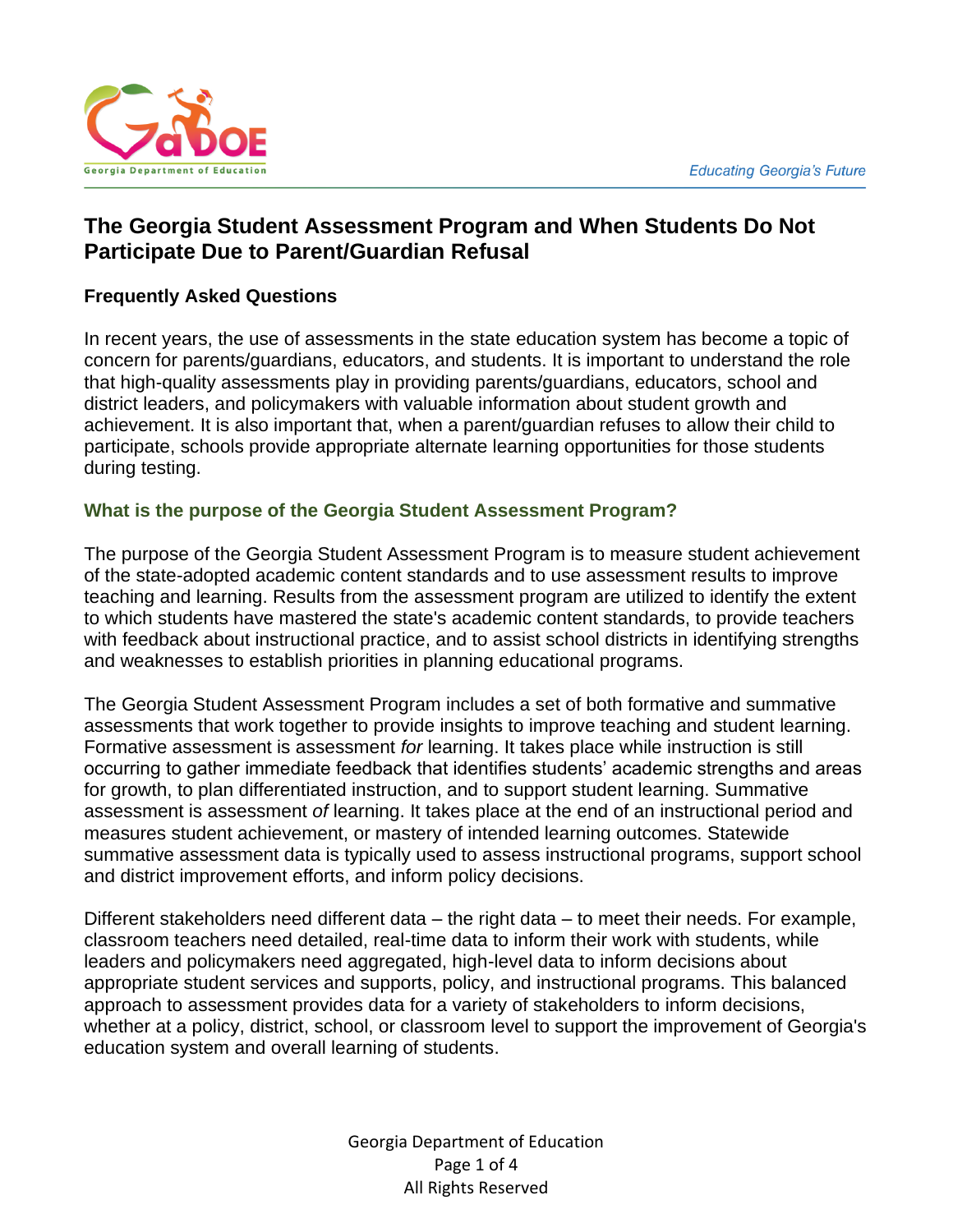### **What is the purpose of Georgia Milestones and the Georgia Alternate Assessment (GAA) 2.0?**

Georgia Milestones and the GAA 2.0 are the state's summative assessments designed to meet state and federal testing requirements. Their purpose is to measure student achievement of the state academic content standards and to inform efforts to improve teaching and learning.

Results of the assessments are utilized to identify students failing to achieve mastery of the state content standards; to provide educators with feedback about instructional practices; to determine appropriate student services and supports; to assist school districts in identifying strengths and weaknesses to establish priorities in planning educational programs; and to assist policymakers in developing policies and allocating resources to ensure that all students have the opportunity to learn and excel.

The results from these assessments provide the public with consistent, statewide information about how all students are performing. Student test scores are the foundation of Georgia's College and Career Ready Performance Index (CCRPI) and district/school report cards, which are designed to show parents/guardians, school and district leaders, communities, and policymakers how well students are achieving. Allowing for comparisons between districts and schools is important in understanding and improving efforts to support Georgia's public education system.

Neither the Georgia Department of Education (GaDOE) nor the local district or school has the authority to waive the student assessment requirement mandated by federal and state law (O.C.G.A. § 20-2-281).

#### **Who develops and owns Georgia Milestones and the GAA 2.0?**

Georgia Milestones and the GAA 2.0 are developed and owned by the state of Georgia. The development and implementation of these assessments are led by GaDOE's Office of Assessment and Accountability. GaDOE's team of assessment specialists contract with an external assessment company in order to utilize their expertise in the design, development, administration, scoring, and reporting of Georgia's assessments. The company selected to assist GaDOE is selected through a competitive bid process monitored by the Georgia Department of Administrative Services (DOAS). All materials associated with Georgia's assessments (test blueprints, test questions, reports, guides, and manuals, etc.) are specifically developed for and owned by the state of Georgia. All work completed by the external company is done in accordance with the GaDOE-defined Statement of Work and is approved by GaDOE's assessment specialists.

Most importantly, the design, development, implementation, scoring, and reporting of Georgia's assessments are guided by Georgia educators. Each year, hundreds of Georgia educators (i.e., teachers, school and district leaders, special education and English learner specialists, higher education and workforce development representatives) assist GaDOE's assessment specialists in guiding the state's assessment efforts.

> Georgia Department of Education Page 2 of 4 All Rights Reserved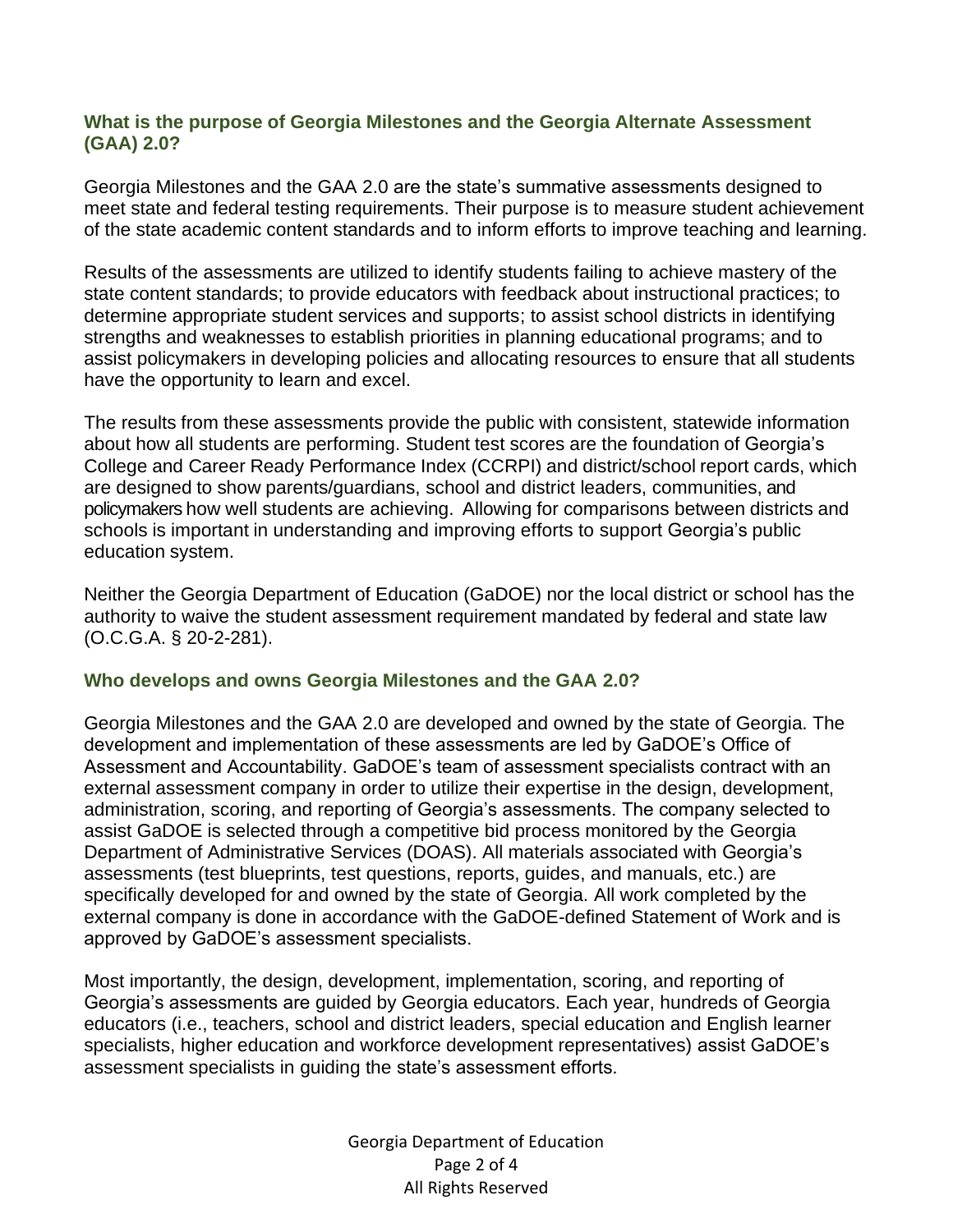- **Georgia educators** inform the design of the assessments (what gets tested and how it is measured),
- **Georgia educators** recommend expectations for student performance (what students should know and be able to do at each level of achievement, and what level of performance is needed to be considered proficient),
- **Georgia educators** review test questions (to ensure they align to the state's content standards, align to how the standards are taught in the classroom, and are free of bias and sensitivity issues), and
- **Georgia educators** set guidelines for how constructed response questions are scored (what students should demonstrate to achieve each score point).

# **What are the federal requirements for testing?**

Federal law, specifically the Every Student Succeeds Act (ESSA), requires annual testing of all students in grades 3 through 8 and at least once in high school in English language arts and mathematics, and at least once in science in each grade span (3-5, 6-9, 10-12). Federal law (ESSA) also requires a 95% participation rate in state assessments among all students and all student subgroups. According to ESSA, the 95% participation rate requirement must be an element of the state's school accountability system, the College and Career Ready Performance Index (CCRPI), essentially treating students who do not participate as "not proficient" in accountability calculations.

Student participation and performance in Georgia Milestones and the GAA 2.0 is the basis for the state's school accountability system, CCRPI. When students do not participate, the school's accountability scores may not accurately reflect the performance of all students, which has implications for the school's improvement efforts and statewide policy efforts to support the education system.

# **Are there consequences for students not taking Georgia Milestones or the GAA 2.0?**

There are requirements in both Georgia law (O.C.G.A §20‐2‐282 ‐ §20‐2‐285) and State Board of Education (SBOE) Rule that, if not met, carry direct consequences for students.

Students are required to meet certain performance expectations in reading and mathematics to be promoted to the next grade in grades 3, 5, and 8. However, districts with state flexibility contracts (Charter Systems or Strategic Waiver School Systems) may have differing policies related to promotion, placement, and retention in accordance with their contract. Districts should follow their local board policies regarding any local policies impacted, including any pertaining to grades 4, 6, and 7.

Designated high school courses (Algebra/Coordinate Algebra, American Literature and Composition, Biology, U.S. History) require that the Georgia Milestones End of Course (EOC) measures serve as the final exam and comprise 20% of students' final course grades. In the absence of an EOC score, the school would be compelled to calculate students' final course grades with a 0% for this requirement.

> Georgia Department of Education Page 3 of 4 All Rights Reserved